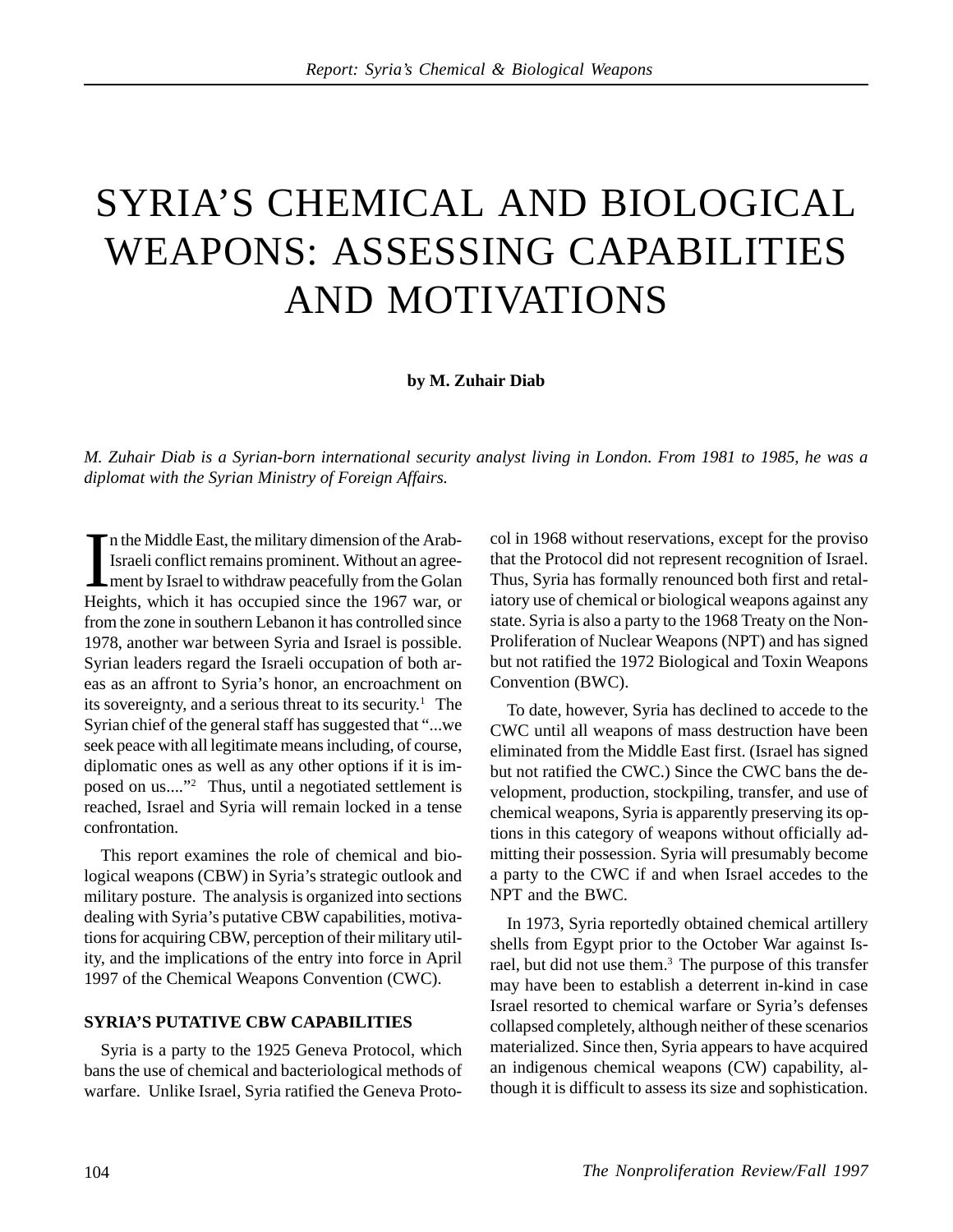When the putative Syrian chemical program started in the late 1970s or the early 1980s, the NPT was already in force but serious negotiations on a CWC were just getting underway. Thus, by acquiring CW, Syria was not engaging in an activity banned under international law.

Although the Syrian government has never admitted possessing CW agents for offensive military use, a number of official statements have implied the existence of CW or production facilities. In a 1990 speech, Syrian President Hafez al-Assad said:

Israel is still superior technologically; and it is capable of inflicting on the Arabs human disasters in case of war. But the Arabs can, with what they have, inflict the same disasters on  $it<sup>4</sup>$ 

If the word "disasters" in the Assad statement is given a broad interpretation, one can infer that it means hitting civilian and strategic targets with CW.

In November 1996, Syrian Ambassador to Cairo Issa Darwish gave a lecture and was quoted to have said that Syria would retaliate with CW if Israel attacked it with nuclear weapons. The following day, realizing perhaps that his statement was inconsistent with official policy (or he might have been misquoted), the ambassador issued a denial in which he claimed that the Arab states, particularly Syria, "do not possess weapons of mass destruction and do not threaten anyone with them."5 Perhaps significantly, the ambassador did not refer specifically to CW but kept his denial in general terms.

Finally, President Assad, after meeting with Egyptian President Hosni Mubarak on May 1, 1997, replied to a journalist's question about Israeli allegations that Syria was manufacturing CW by saying:

Those who have nuclear weapons do not have the right to criticize others regarding any weapon which they possess. If they want disarmament, we should start with nuclear ones. We, the Arabs, are ready to get rid of other weapons.<sup>6</sup>

This oblique statement could be read as a confirmation that Syria possesses CW.

## **DETAILS OF THE SYRIAN CW PROGRAM**

When it comes to details of the Syrian CW program, contradictions start to emerge. Most of the information about Syria's alleged possession of chemical weapons comes from Israeli, American, and other Western sources in official statements and leaks to the media.7 For this reason, possible elements of bias and exaggeration should be taken into account. According to the U.S. Assistant Secretary of State for Intelligence and Research, Syria "has had a chemical warfare program since the mid-1980s."8 In 1988, a U.S. analyst described Syria's CW capability as more advanced than that of Iraq, while noting that the latter had a larger stockpile.<sup>9</sup> Yet, in 1989, Israeli Foreign Minister Moshe Arens alleged that Syria was producing CW agents and had the "potential for chemical warfare, but not more than that."10

U.S. and Israeli analysts claim that the Center for Scientific Studies and Research, under the auspices of the Syrian Ministry of Defense, conducts research and development on CW, and that CW production facilities are located in the vicinity of Damascus, Homs, and Aleppo.11 An Israeli analyst writes that "chemical warheads are produced in Syria with the assistance of North Korean and West European technicians and engineers" and that "Syria is not able to attain full independence of foreign suppliers and aid, at least for now."12

*The Middle East Military Balance, 1994-1995*, published by the Jaffee Centre for Strategic Studies in Israel, describes Syria's CW capabilities as follows: personal protective equipment and Soviet-type unit decontamination equipment; stockpiles of various CW agents including mustard gas and the nerve agents sarin and VX (the latter "unconfirmed"); chemically filled aerial bombs and chemical warheads for surface-to-surface missiles.<sup>13</sup> According to a 1996 Israeli report, Syria's CW stockpile comprises thousands of aerial bombs filled with chemical agents and between 100 and 200 chemical warheads for Scud-B and Scud-C surfaceto-surface missiles.14 It could be reasonably assumed that Syrian land forces are equipped with basic gas masks and decontamination units and that troops are trained for the possible battlefield use of CW, whether by Syria or Israel. How efficiently Syrian troops can perform these tasks is difficult to judge, as there has been no experience with chemical warfare in previous wars with Israel.

#### **FOREIGN ASSISTANCE TO THE SYRIAN CW PROGRAM**

Allegations of foreign assistance to the Syrian CW program are murky and difficult to assess. In early 1996, retired Russian Lt. Gen. Anatoliy Kuntsevich was charged with illegally shipping 800 kilograms of pre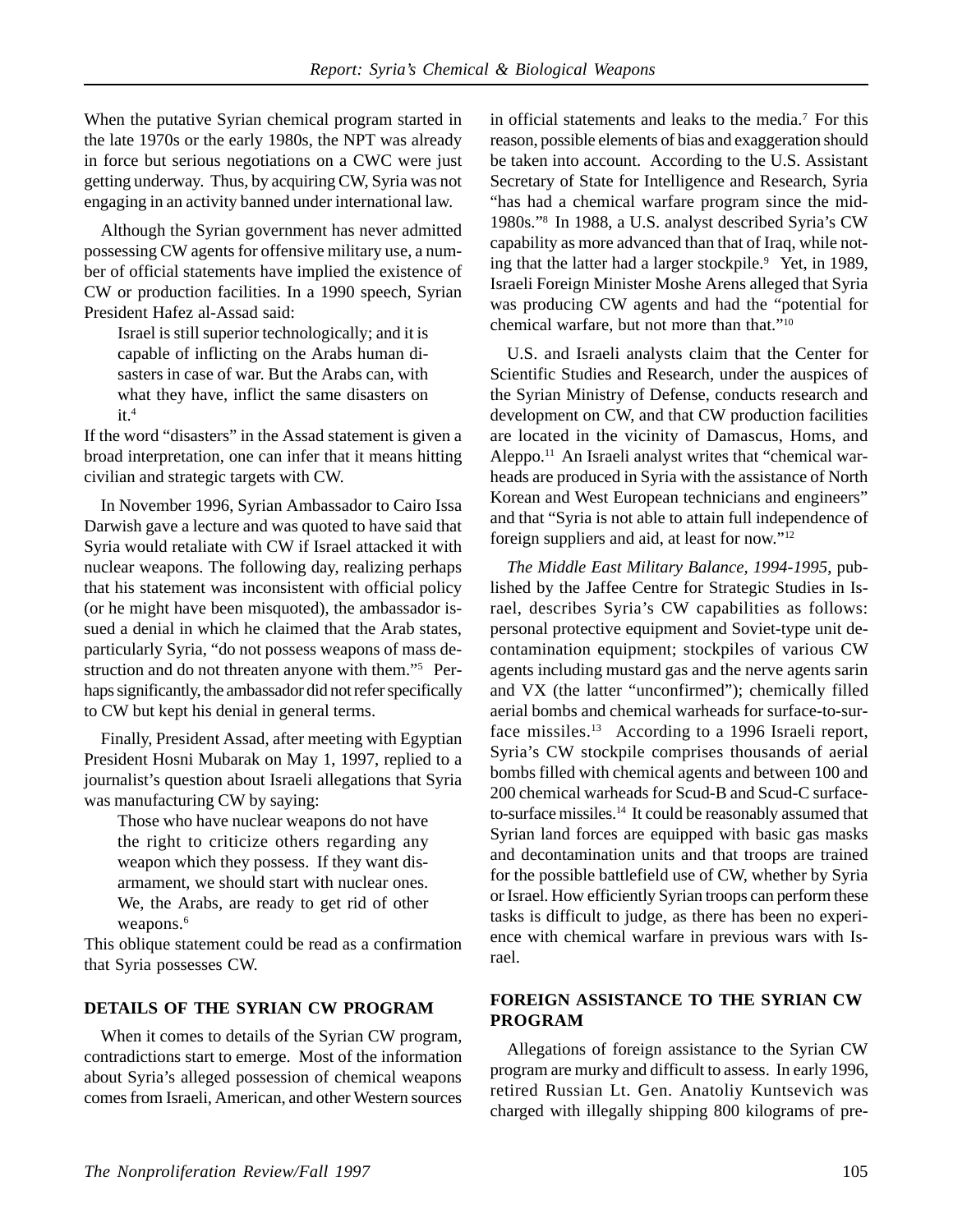cursor chemicals to Syria. Kuntsevich dismissed the accusation by citing the 800-kilogram figure as peculiar. "It would be a completely different matter if it was 800 tons," he said. "You cannot make a chemical weapon with 800 kilograms."<sup>15</sup> Later, Russian authorities dropped the charges against Kuntsevich.<sup>16</sup> In May 1996, the German magazine *Stern* claimed that U.S. intelligence officials had informed their counterparts in Germany that German firms were involved in building a poison-gas factory near the northern Syrian city of Alleppo.<sup>17</sup>

In November 1996, the Israeli Defense Minister, General Yitzhak Mordechai, claimed that Russian scientists were helping Syria manufacture the nerve gas VX.18 Mordechai did not specify whether the Russians were cooperating with Syria under an official agreement or a private contract. The timing of the Mordechai statement was puzzling because *The Middle East Military Balance*, *1993-1994* had asserted in 1994 that Syria had stockpiled VX-filled munitions, but had not mentioned Russian assistance.19 Mordechai's allegation may have been part of the escalation of verbal threats and provocative military maneuvers between Israel and Syria in the fall of 1996. The Russians, for their part, denied any involvement and described Mordechai's allegation as baseless.20

Whatever Russia's actual involvement, Syria appears to have imported CW precursors and dual-use production equipment from various European countries, China, India, and North Korea. In testimony on the Syrian CW program, former U.S. Central Intelligence Agency (CIA) Director William Webster said, "West European firms were instrumental in supplying the required precursor chemicals and equipment. Without the provision of these key chemicals, Damascus would not have been able to produce chemical weapons."21

## **BIOLOGICAL WEAPONS**

Syria has signed but not ratified the BWC banning possession of biological weapons, but little is known about its capabilities in this area. Although one can assume the existence of a Syrian CW capability, only U.S. sources refer to a Syrian biological weapons (BW) program. In 1990, Defense Secretary Dick Cheney mentioned Syria as among the 10 countries that "have, or may have, biological warfare programs."22 The U.S. Arms Control and Disarmament Agency's 1996 *Annual Report* claimed that Syria was "developing an offensive biological warfare capability."23 Israeli sources, in contrast, have been more cautious. For example, the Jaffee Center's 1994 yearbook stated, "By mid-1994 not much was known about this program, and there was no evidence that any biological agents had actually been weaponized. Research with anthrax bacteria has been mentioned."<sup>24</sup> A year later, the Jaffee Center still described Syrian BW capabilities as unconfirmed.25

While the U.S. government may possess secret information to back up its claim of an offensive Syrian BW capability, there is no hint of its existence from open sources. Syrian armed forces are equipped with defensive equipment but there are no reported exercises involving the offensive use of biological weapons, making it unlikely that they have been integrated into Syrian military doctrine. If security concerns have encouraged Syria to acquire and retain a CW capability, these motivations may not necessarily apply BW. Both Israel and Syria presumably recognize the negative military utility of BW because of the geographical proximity of the two states. Moreover, there is no modern precedent of employing BW on the battlefield, and the moral revulsion surrounding biological warfare is also far stronger than for nuclear or chemical weapons. Since the military utility of BW is uncertain, the functions of denial and punishment in Syria's deterrent posture could be met more efficiently with CW. Indeed, what advantage could be gained from threatening the use of a completely untested method of warfare?

At the same time, it would arguably be foolish for the leadership of a country involved in a serious military conflict not to research the effects of BW, if only to hedge against possible enemy use. Furthermore, the BWC currently lacks verification provisions, and until this deficiency is remedied, states engaged in military conflicts may wish to maintain at least a basic defensive research program. If a BW program exists in Syria, it may be motivated by the desire not to lag behind Israel in every field of military research and to retain the option to develop such weapons should the need arise.

## **SYRIAN INCENTIVES TO ACQUIRE CW**

Syrian government decisionmaking with respect to CBW is opaque for several reasons. First, because of the conflict with Israel, the sensitive nature of these activities demands the strictest military secrecy. Second, there are no political pressure groups in Syria that either oppose or support the acquisition of these weapons. Third, since the Syrian chemical and related petrochemi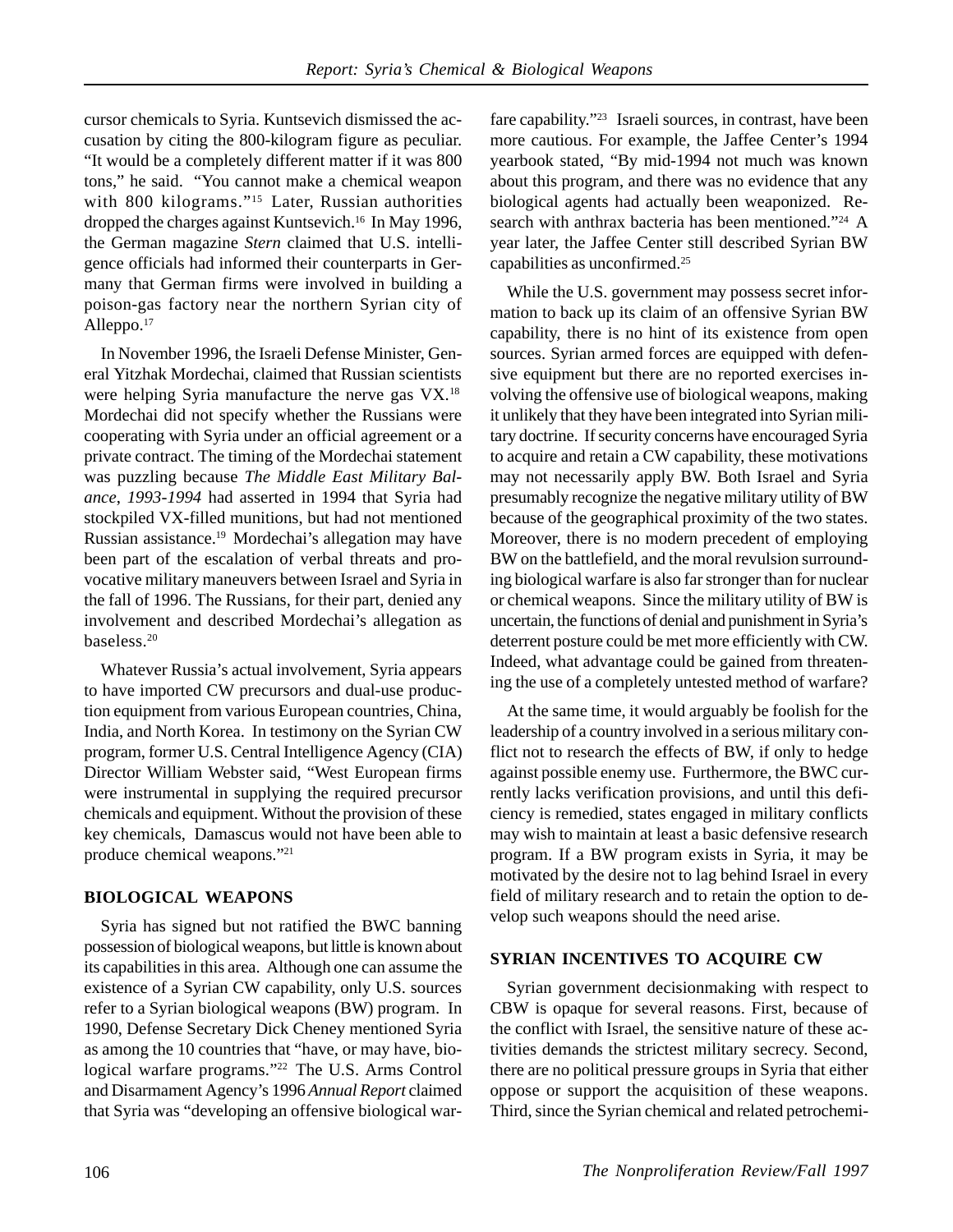cal industries are government-owned, the question of competing commercial interests does not arise. As for bureaucratic interests, one can assume that the decision to proceed with a CW program must have originated with the military establishment, bearing in mind that President Assad is Commander in Chief of the Armed Forces. The Syrian military command is highly centralized and the primary role is assigned to the army. Operationally, one can assume that the General Staff would order the distribution of chemical munitions to the various combat units and services.

What are Syria's incentives to acquire a CW capability? Prestige can be discounted as a prime motivation because the Syrian CW program is veiled in secrecy. Instead, national security requirements appear paramount in this area.

Syria's primary security concern is the military balance with Israel. A strong relationship exists between Israel's nuclear capability and Syria's efforts to acquire a sizeable chemical arsenal. During the 1970s, new information came to light on Israel's nuclear potential. Although CW cannot compare in destructive power to nuclear weapons, Syria may have had little choice in its quest to acquire a countervailing deterrent. A nuclear capability is currently beyond Syria's resources on every level, and if it chose to pursue a nuclear program, it would encounter severe political pressure from the United States. There is also the possibility that Israel might engage in a preemptive strike against its nuclear facilities, as it did against Iraq's Osirak reactor in June 1981.

Hence, Syria's primary motivation in pursuing chemical weapons is to acquire a mass-destruction capability that could serve as a means of retaliation in the event of Israeli use of nuclear weapons against Syria. In fact, Israeli nuclear escalation in a limited war over the Golan Heights is extremely unlikely because of the geographic proximity of Israeli population centers and the fact that meteorological conditions in the region could expose Israeli territory to radioactive fallout. Nevertheless, the Israeli nuclear threat has a significant psychological impact. For this reason, Syria seeks to neutralize Israel's ability to employ nuclear blackmail to coerce it into accepting unfavorable conditions for a peace settlement. Syria's increased bargaining leverage with Israel as a result of its CW capability has been demonstrated by Israel's inability to dictate its terms in the peace negotiations between the two sides. Indeed, the late Israeli Prime Minister Yitzhak Rabin recognized that a condition of strategic stalemate had emerged between Israel and Syria.<sup>26</sup>

Syria's strategic preoccupations also include its rivalry with Iraq, although this conflict is largely confined to the political arena. A war between Iraq and Syria is unlikely because of the ethnic and social ties between their populations, and for ideological reasons, since both regimes claim to be vanguards of Arab nationalism and view Israel as a common enemy.

Turkey is another of Syria's regional security concerns. Although the possibility of a military clash cannot be excluded, Syria has pursued negotiations with Turkey over several issues, notably sharing water from the Euphrates River. At the same time, Syria may be seeking leverage by providing indirect support to the military wing of the Kurdish Workers Party (PKK), which demands independence or at least autonomy from Turkish rule, according to Turkish claims that are denied by Syria. For this reason, the deterrent role of a chemical and missile force in Syria's strategic relationship with Turkey cannot be discounted.

Syria's regional security concerns have led it to pursue any available means of mass destruction, including a chemical capability. After the 1973 October War against Israel, Syria decided to pursue self-sufficiency by building up its defense capabilities, both because of Egypt's failure to implement the agreed joint strategic plan and Iraq's delay in sending forces at the start of the war.<sup>27</sup> Whether Syria's decision involved planning the development of CW is not known, but it is possible that Damascus attempted to acquire or manufacture CW in the 1970s. The crucial political decision to build a substantial CW program appears to have been taken after the signing of the Egyptian-Israeli Peace Treaty of 1979. At this time, Syria sought to make up for the loss of Egypt's military weight and preserve the Arab-Israeli "strategic balance" by achieving military parity with Israel.<sup>28</sup>

Undoubtedly, Syria's military motivations to acquire chemical weapons were strengthened considerably when Israel invaded Lebanon in 1982 and engaged the Syrian forces stationed there with near-disastrous consequences for the Syrian side had the clashes not stopped after three days.29 The failure of the Syrian Air Force to limit the effectiveness of Israel's air power, and fears that Israeli armor would outflank Syrian defenses through Lebanon, exposed serious military vulnerabilities. Since it was clear from the Israeli invasion of Lebanon that the Syrian Air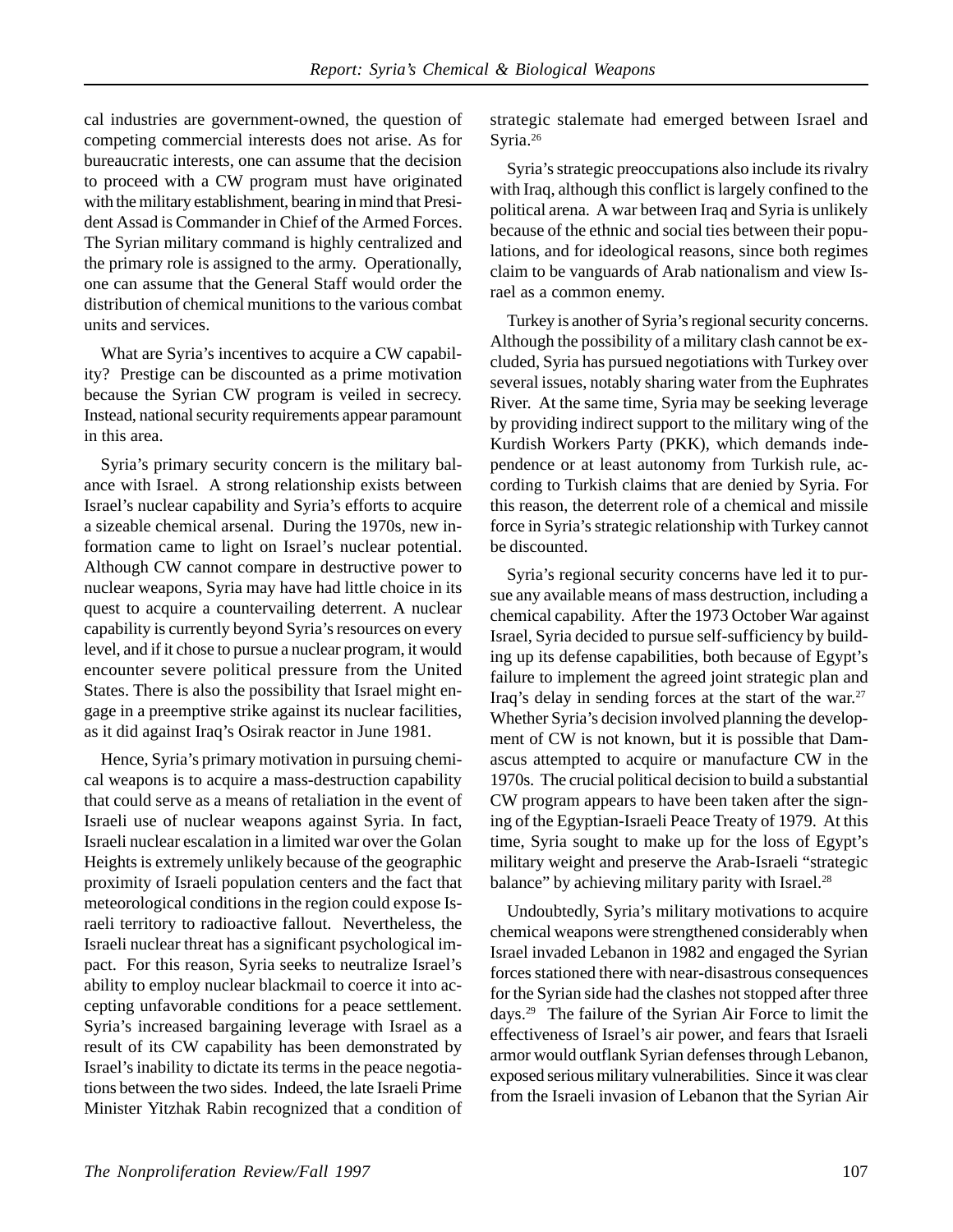Force could not be relied on to neutralize Israeli superiority in this sphere, Syria decided to build a substantial missile force to deter an Israeli strategic bombing campaign. It can be assumed that the decision to equip these missiles with chemical warheads, as well as conventional ones, was taken at that time. Evidence for a 1982 Syrian decision to build up its CW capability is supported by the publication in 1983, in the leading Syrian military journal *Al-Fikr al-Askri*, of two translated articles: one from a French military journal on chemical and biological weapons and a second from a German military journal on CBW decontamination procedures.<sup>30</sup>

There appears to be no connection between Iraq's use of CW during the 1980-1988 Iran-Iraq War and Syria's incentives to acquire these weapons. As mentioned above, Syrian interest in CW goes back to the 1970s. The fact that the Syrian CW program has intensified since the beginning of the 1980s was caused mainly by the defection of Egypt from the anti-Israeli coalition and the Israel's 1982 invasion of Lebanon. Whether any military lessons could be learned from Iraq's use of chemical weapons is doubtful. Iraqi use of CW was not decisive in the war with Iran, although the combined use of missiles and CW did adversely affect Iranian morale. Iraq resorted to CW because it was outnumbered by Iranian troops on the battlefield and wanted to terrorize civilians. In contrast, Syria's military problem with respect to Israel is not being outnumbered but rather the latter's qualitative edge in air power and advanced tanks, together with Israel's ability to field more armored units because of the availability of trained manpower. For this reason, the lessons of the 1991 Persian Gulf War are more relevant, including the central role of advanced conventional weapons and Iraq's restraint in resorting to CW because it feared severe retaliation by the United States. Nevertheless, Coalition forces did not have the objective of occupying Iraq and imposing total strategic surrender. It is still a matter of speculation whether the Iraqi leadership would have resorted to CW if such a situation had materialized.

A number of contextual factors in Syria have encouraged the acquisition of a CW capability. The authoritarian nature of the regime can be discounted because Israel, which has a democratic system of government, has also developed a CW capability. More important is the lack of a security regime or an alliance that offers Syria an assurance against strategic defeat by Israel. As described above, the military thinking of the Syrian leadership has been shaped by the bitter experiences of the 1973 October War and the 1982 clash in Lebanon, and the fact that the Arab Defense Pact of 1950 has time and again proved to be ineffective. Syria's feeling of military vulnerability was exacerbated by Egypt's defection from the Arab-Israeli military balance.

One can discount the effect of a superpower patron for the simple reason that even after the signing in 1980 of a Friendship Treaty with the Soviet Union, Syria continued to develop its CW program. Syrian leaders always understood that the Soviets would not fight Syria's wars, and that Moscow was prepared to provide military hardware and expertise but not combat soldiers. Since the end of the Cold War and the demise of the Soviet Union, Syria presumably feels more vulnerable than ever. This insecurity provides a strong incentive for Damascus to retain its CW capability until a peace agreement is reached with Israel or a zone free of weapons of mass destruction has been established in the Middle East. Both scenarios appear remote under current conditions.

#### **SYRIAN CW USE DOCTRINE**

According to an Israeli study of Syrian CW doctrine, three principal scenarios for CW use are envisaged: "(1) A first strike to neutralize key military positions and achieve military goals; (2) a last resort to prevent a decisive Israeli victory; and (3) a general deterrent." The accompanying analysis concludes that a general-deterrent role is most likely and a first-strike role least likely.<sup>31</sup>

The 1990 address by President Assad cited above could be interpreted as an attempt to establish a chemical deterrent involving elements of both denial and punishment. During the summer of 1996, after the Likud Party returned to power in Israel and the two countries exchanged threats of war, Syrian Chief of Staff Lt. Gen. Hikmat al-Shihabi declared in a speech: "We say to Israel's rulers that a return to the road of escalation, tension, and aggression will not only cause damage to the others but will also cause damage, perhaps the worst damage, to Israel itself."32

While this statement did not mention CW, one can deduce from it a few indications of Syria's strategic doctrine. First, Syrian leaders are quite aware of Israel's military superiority. To counter it, they have developed a retaliatory missile strike force that could, in their view, inflict sufficient damage on Israel to dissuade it from starting a war with Syria. Since the Syrian Air Force is hardly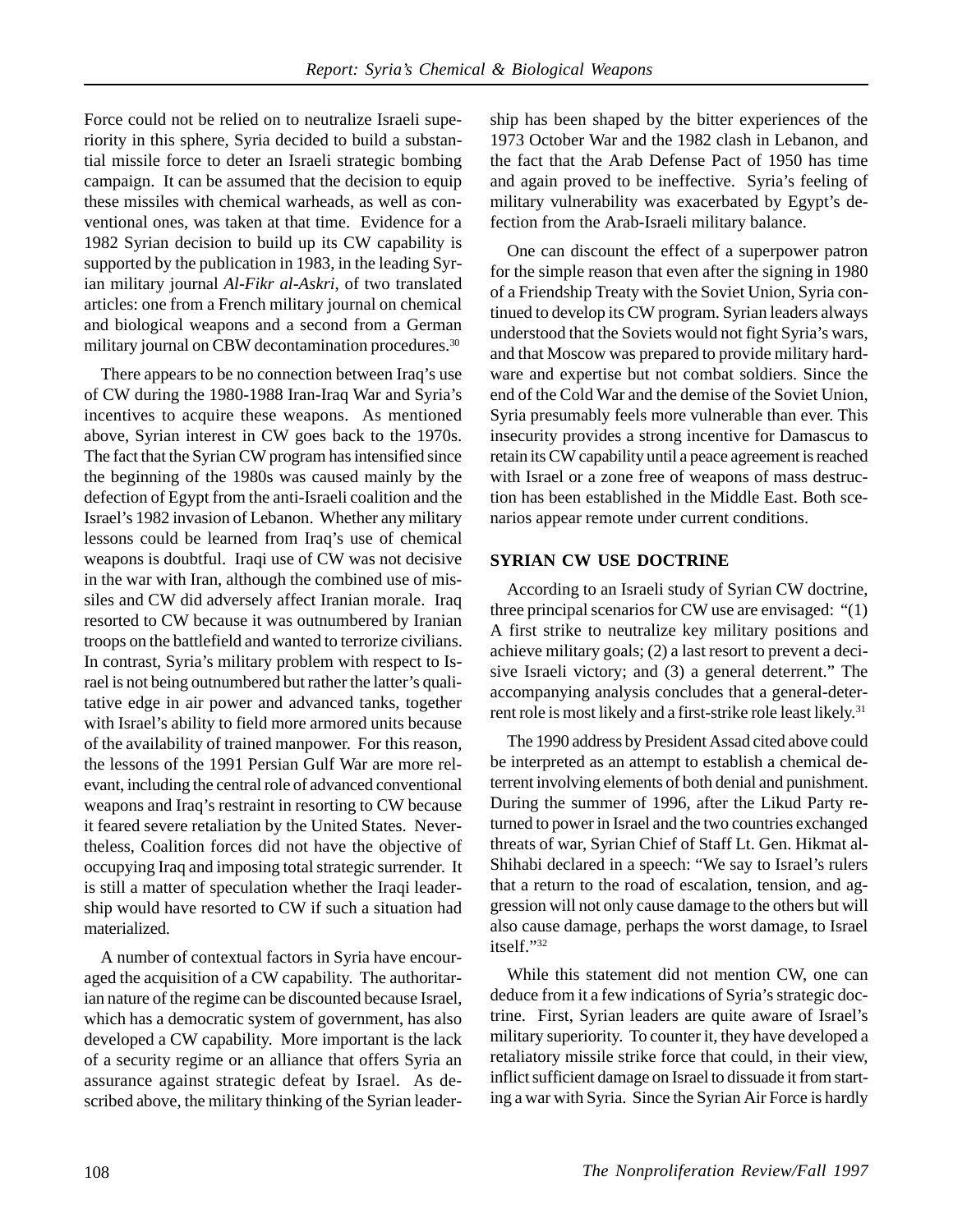in a position to strike at Israeli population centers on a massive scale, Syria must rely on missiles armed with conventional or chemical warheads to maintain a minimum credible deterrent posture. In the Syrian strategic calculus, Israel's Achilles heel is its extreme sensitivity to casualties, large numbers of which could be inflicted by CW because of the concentration of the Israeli population in a few major urban centers.

In the event war breaks out and Syrian defenses collapse, Damascus might resort to any means available to avoid the condition of strategic surrender. This "weapon of last resort" scenario has gained more weight since the end of the Cold War and the disintegration of the Soviet Union in 1991. During the Cold War, the United States and the Soviet Union stopped Arab-Israeli wars when the Arab side started to lose in order to minimize the risk of a direct superpower confrontation. At least for now, however, Russia has redefined its interests in the Middle East and opted for cooperation with the United States.

How the present situation of mutual deterrence will function in the future depends on the strategic objectives of both sides. It is unlikely that Israel would seek to impose strategic surrender on Syria simply to force it to concede the Golan Heights permanently. At the same time, Syria has shown no intention of invading Israel within its 1967 borders, which might provoke Israeli use of nuclear weapons. Such limits on Syrian war aims were already apparent during the October War of 1973.33 The current deterrence balance, therefore, would likely confine any future war between Syria and Israel to the Golan Heights and southern Lebanon. Such limits would not rule out escalation to strategic strikes against civilian and economic targets if one side believed the war was not going in its favor. Even so, it is doubtful that Syria would resort to CW unless the prospect of strategic defeat were high, particularly given Israel's doctrine of massive retaliation as enunciated by the late Prime Minister Rabin: "If Israeli population centers are attacked with nonconventional weapons, Israel will respond massively against the population centers of the attacking country."34

Israeli doctrine makes it unlikely that Syria would initiate chemical warfare at the start of a conflict, but it does not eliminate the possibility of a Syrian missile strike with conventional warheads against Israeli military targets such as airfields, mobilization centers, and rear echelons. Another disincentive for a Syrian resort to chemical warfare is that it might invite Israeli retaliation in-kind. Unlike Israel, Syria has not equipped its entire civilian population with gas masks, which to some extent would blunt the strategic impact of these weapons. Despite these disincentives for strategic CW use, however, rational calculations could well be overwhelmed by emotions once war breaks out.

#### **TACTICAL MILITARY UTILITY OF CW AND BW**

A more complicated situation pertains to the tactical use of CW, either at the outset of an offensive or to stop the advance of Israeli forces. Although Syrian forces are equipped with field protection and decontamination measures (protective suits, masks, and decontamination vehicles), it is not known whether all Syrian troops have such defenses. A more important disincentive for the offensive use of CW is that if Syria launched a surprise attack, its massed armor would have to advance rapidly to reach the 1967 border line (set by the Armistice Agreement of 1949) within 48 to 72 hours, before Israel had time to mobilize reserve units. Yet chemical protective measures are cumbersome and would significantly slow the tempo of military operations. Moreover, the geographic proximity of Syrian population centers, the relatively small size of the likely theaters of operations in the Golan Heights and southern Lebanon, and unpredictable weather conditions (particularly wind direction) would place many constraints on CW use at the start of a Syrian offensive.

Similar obstacles also militate against use of CW by Syrian forces in defensive positions to repulse an Israeli counterattack. In this case, the proximity of Israeli settlements in northern Israel means that Syria would risk a massive retaliatory strike, which would not be to its advantage. Thus, the only realistic scenarios for Syrian tactical use of CW are: 1) if Israel launches an offensive involving first use of CW, forcing Syrian units to retaliate in-kind; or 2) if the defensive perimeter of Damascus, the Syrian capital, collapses as a result of an Israeli incursion through the Golan Heights or a flanking maneuver through the Bekaa Valley in Lebanon.

The French article on CBW doctrine translated and published in *al-Fikr al-Askri* in 1983 describes three types of targets for chemical weapons.<sup>35</sup> First, targets of opportunity may appear in the course of battle, such as defensive positions established by the opponent in forests or on hills. The aim would be to put out of action the maximum number of combat troops defending these positions. In this case, the chemical agents employed would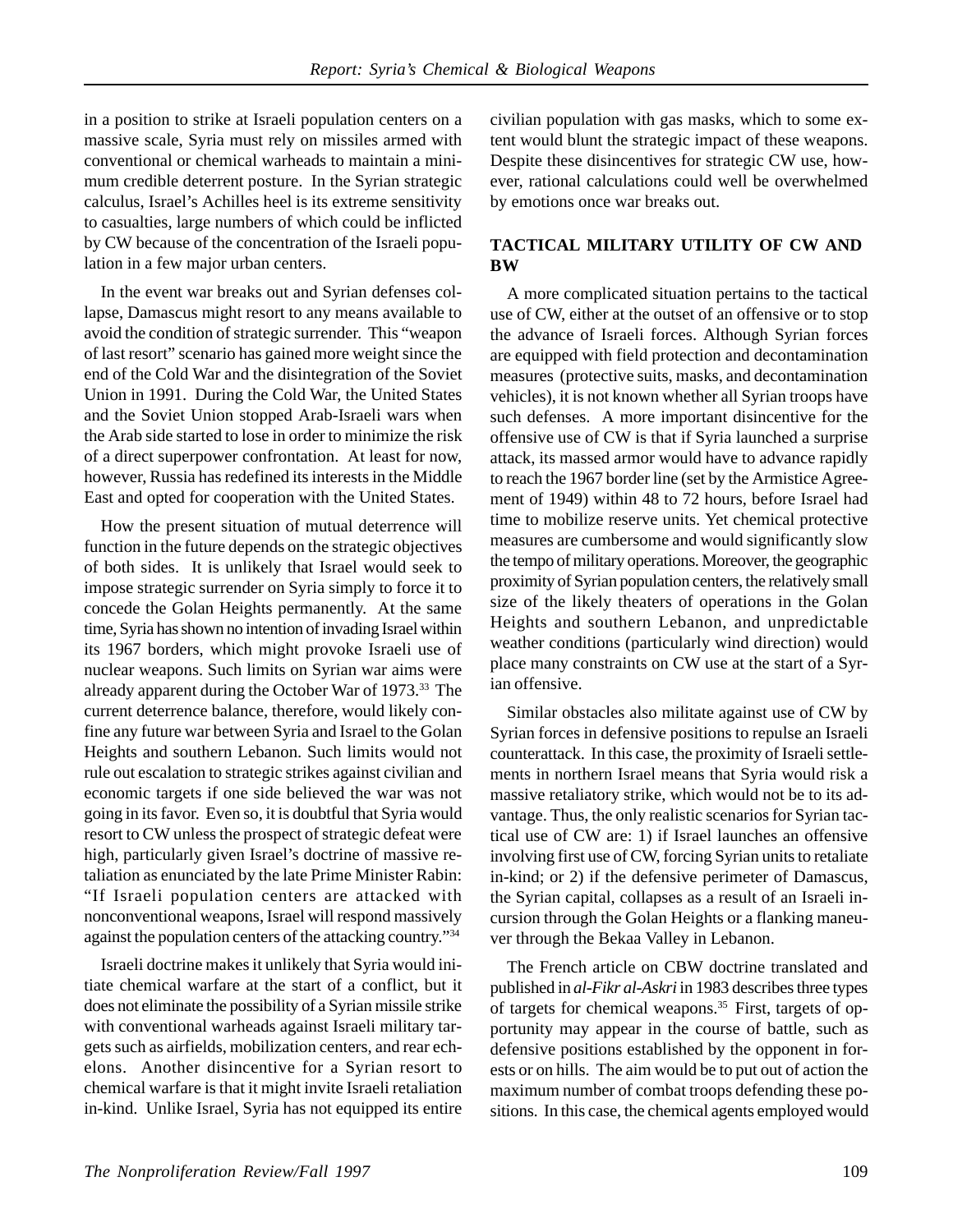be volatile or semi-volatile.

A second set of possible targets includes bridges, airfields, railway hubs, and other logistical facilities. Again, the CW agents recommended in this case are volatile or semi-volatile, depending on the time required to reach these targets while preventing the defender from deploying reinforcements.

A third chemical warfare tactic is to neutralize a certain area for a long time by employing persistent chemical agents. The article mentions the use of persistent agents to hit economic infrastructure targets such as transport centers, power stations, and fuel storage sites. Enemy cities might also be attacked with chemical-tipped missiles, not to annihilate the population but to demoralize them and force them to flee, thereby obstructing the enemy's logistics and operations.36 It could be argued that the tactical use of CW by both sides has more credibility than strategic use, since an exchange is not likely to escalate to the strategic level.

To what extent the French article reflects Syrian CW doctrine is not known. Nevertheless, the fact that the article was published in an official military journal suggests that Syria understood the tactical utility of CW and perhaps sought to send Israel a signal to this effect after the 1982 Lebanon War.

If the U.S. claim that Syria has an offensive BW program is accepted, one can only surmise that in the event Israel uses them, Syria will retaliate in-kind. Thus, Syria may have acquired BW as a deterrent. Nevertheless, the problems noted with tactical use of CW are even greater in the case of BW. The fairly predictable effects of CW on the battlefield or against a civilian population give them a kind of limited credibility that BW do not possess. Population density and geographic proximity would present serious problems in containing the effects of BW agents. Moreover, if Syria were to attack Israeli cities with BW, the attack would kill tens of thousands of Arab Palestinians living in Israel proper and in the occupied territories. Furthermore, a Syrian first strike with BW could provoke Israeli retaliation with nuclear weapons, and hence would be tantamount to national suicide. Since Syria could not expect to gain any military advantage from deploying and using BW, their deterrent value is doubtful, not to mention the moral revulsion against their use.<sup>37</sup>

#### **THE IMPACT OF CW ARMS CONTROL**

How can one reconcile Syria's current possession of CW with its adherence to the Geneva Protocol of 1925, since it did not reserve the right to retaliate in-kind? The answer could be that at the time Syria ratified the Geneva Protocol in 1968, the country's political and military leadership did not fully understand the strategic implications of Israel's acquisition of chemical and nuclear capabilities. It was only after Egypt signed a peace treaty with Israel in 1979 that Syria embarked on an intensive military buildup to maintain the strategic balance and to seek military parity with Israel.

To what extent the entry into force of the CWC in April 1997 will create a disincentive to Syria's putative CW program remains to be seen. The outcome will depend largely on how much priority Syria gives to building its commercial chemical industry, since the CWC imposes restrictions on chemical trade with non-parties. As a developing country with oil and natural gas resources, Syria aspires to develop this important industrial sector. Yet, a counterbalance to this aspiration is the perceived threat to Syrian security posed by Israel's occupation of the Golan Heights and southern Lebanon.

The CWC also contains a loophole in that it allows the import of certain chemical weapons precursors (with enduse certificates) for a period between three to five years.38 Although chemical export controls harmonized by the Australia Group—an informal coordinating mechanism of 30 supplier countries—will presumably still be in effect, non-Group members may well sell precursors to Syria. In addition, the CWC cannot impose verification measures on non-members. For these reasons, the CWC will not have an immediate impact on Syria's presumed CW capabilities. Even if Syria changes its position and accedes to the CWC without waiting for Israel to join the NPT, it will have up to 10 years to destroy its CW stockpile. Thus, since both Israel and Syria are presumed to possess CW, these weapons will remain a reality for some time in the military equation between the two countries.

The CWC may discourage states from pursuing CW capabilities and make it more difficult for them to do so, but it is not sufficient by itself to bring about the elimination of these weapons in the Middle East as long as the Arab-Israeli conflict persists. The only real incentive for Syria to get rid of its alleged CW capability would be to